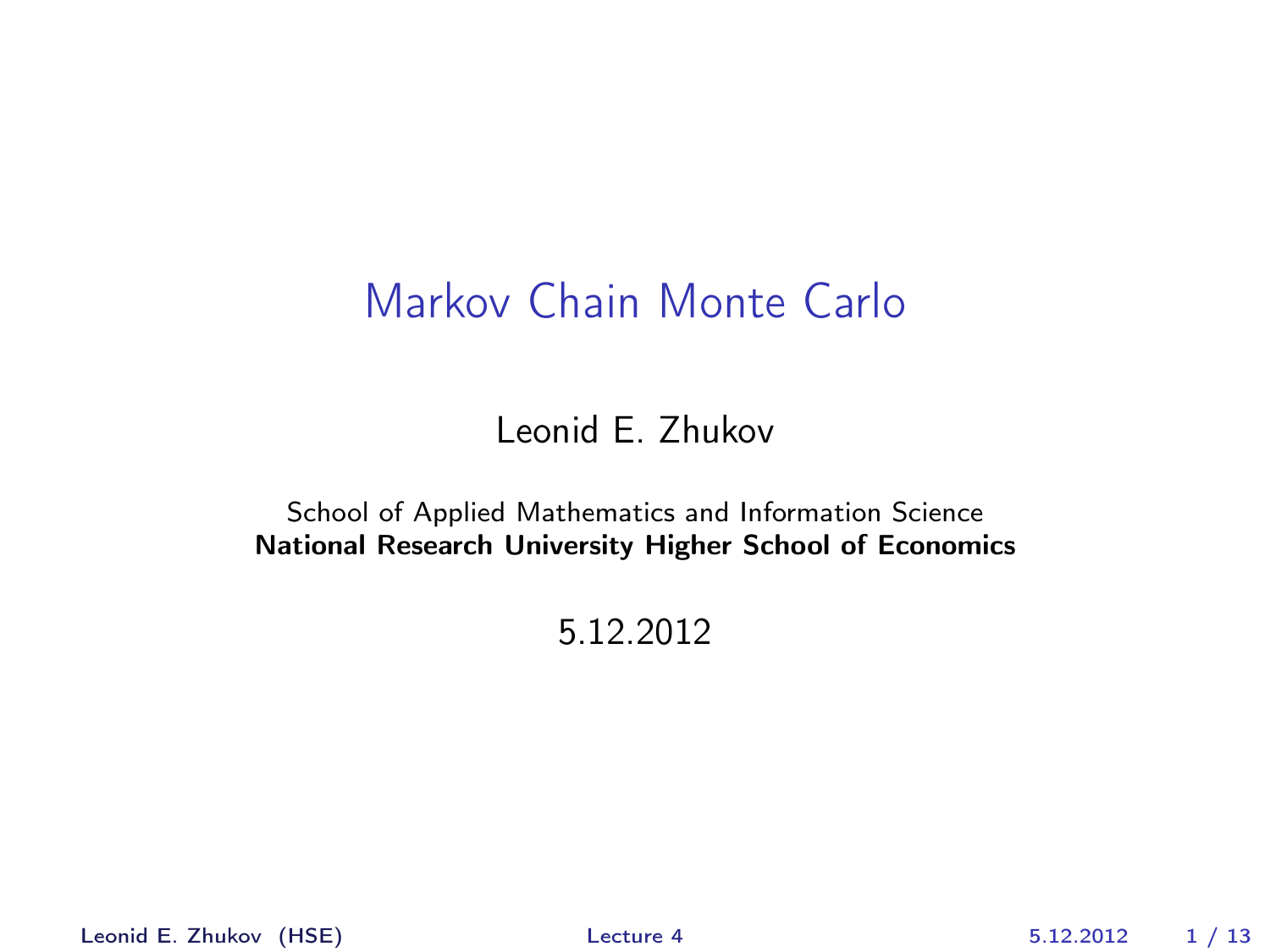# Lecture plan

- $\blacktriangleright$  Monte Carlo method
- $\blacktriangleright$  Sampling from a distribution
- $\blacktriangleright$  Metropolis-Hastings algorithm
- $\blacktriangleright$  Markov Chain Monte Carlo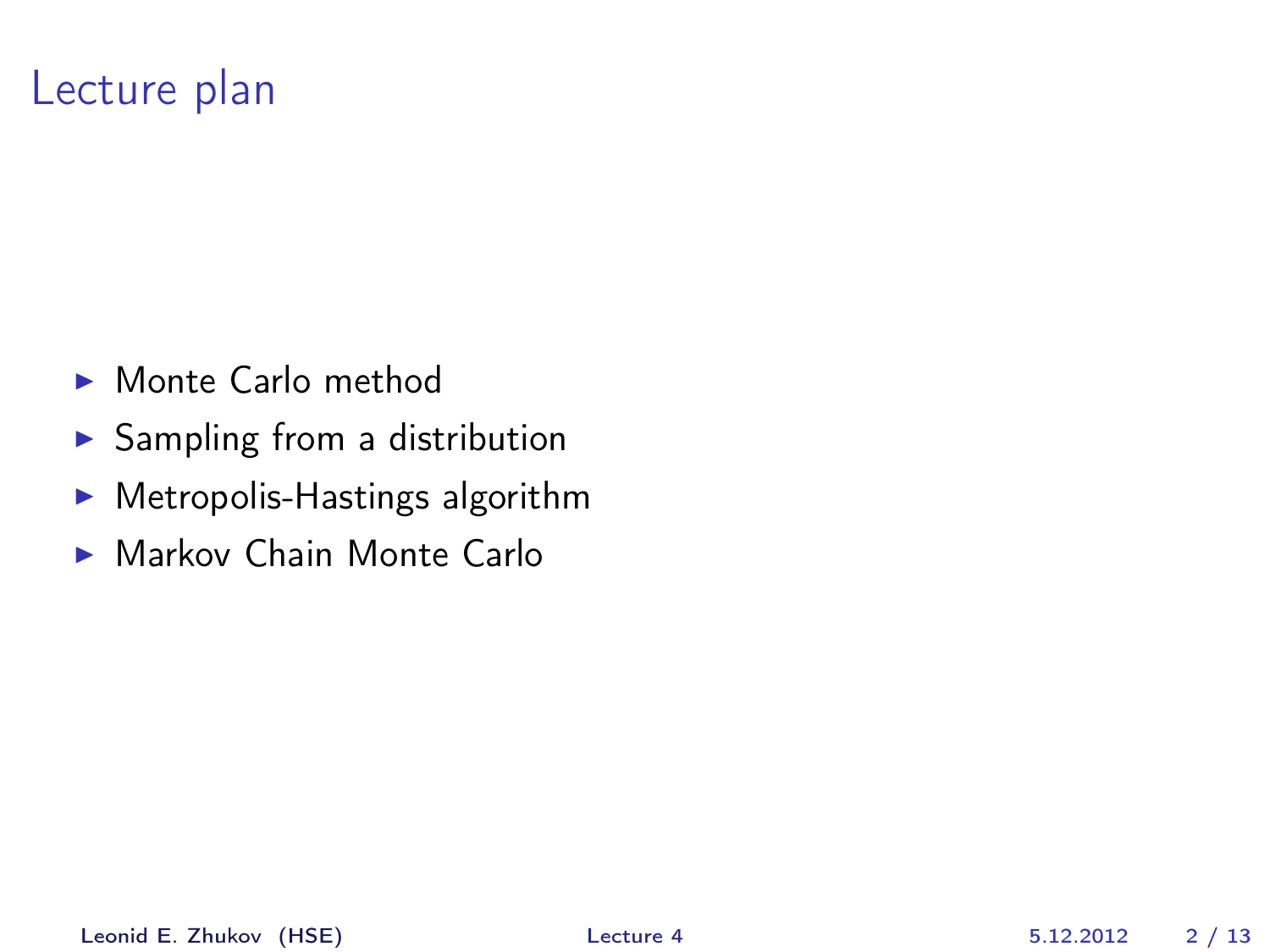## Monte Carlo integration

- $\triangleright$  Numerica method to compute high dimensional integrals  $\int \int ... \int f(x_1...x_n) dx_1...dx_n$
- $\blacktriangleright$  Rectangualr, Trapzoidal, Simpson's rule..
- $\triangleright$  Numerical integration using random numbers (samples)
- Compute  $I = \int_a^b f(x) dx$



Leonid E. Zhukov (HSE) [Lecture 4](#page-0-0) 5.12.2012 3 / 13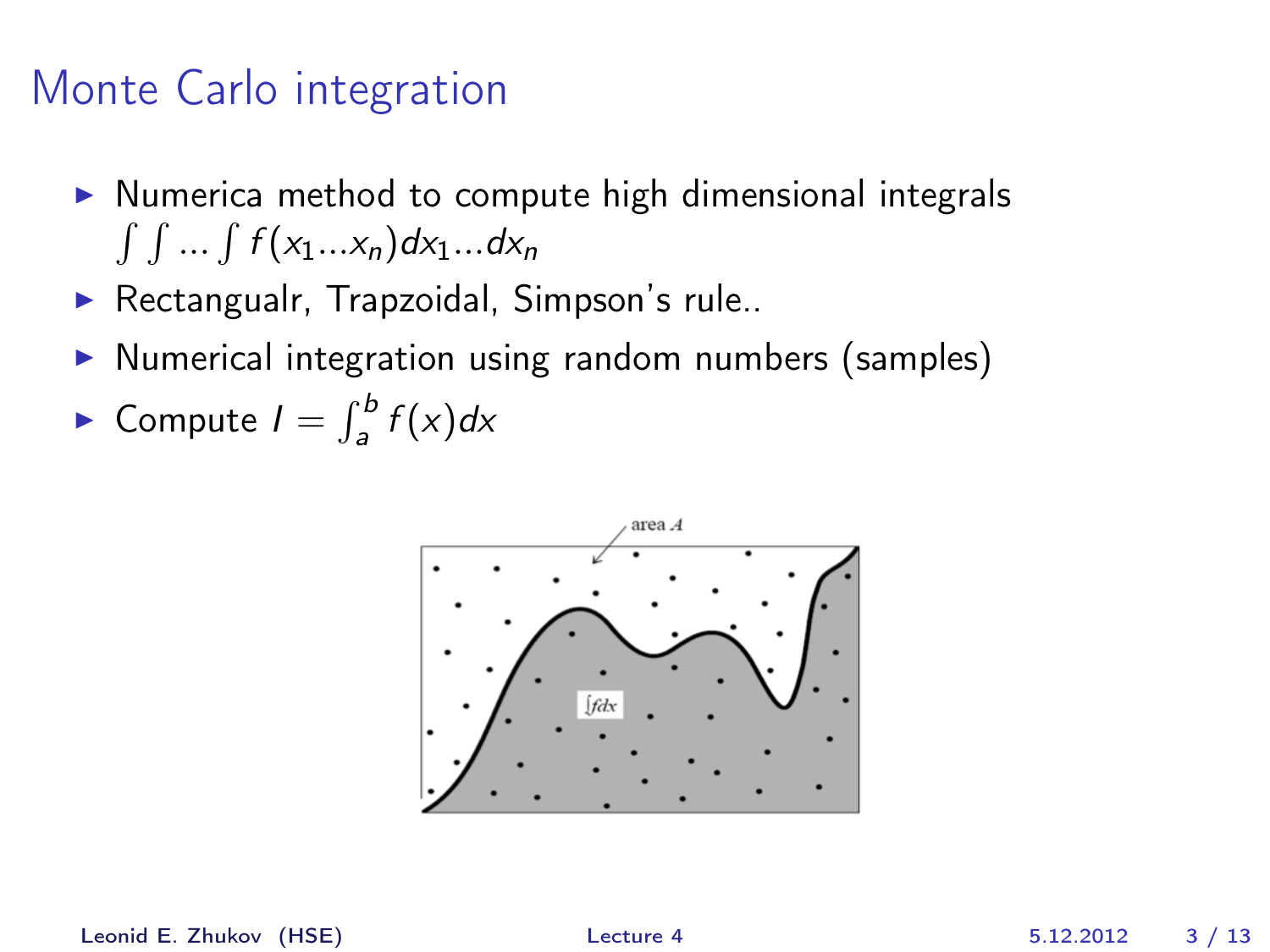## Monte Carlo integration

- ► Expectation value  $E_p[z] = \int zp(z)dz = \lim_{n\to\infty}\frac{1}{n}$  $\frac{1}{n}\sum_{1}^{n}z_{i}\approx\frac{1}{n}$  $\frac{1}{n}\sum_{1}^{n}z_{i}$
- ► Integral  $I = \int f(x)dx = \int f(x) \cdot 1 dx = E_1[f(x)] \approx \frac{1}{n}$  $\frac{1}{n}\sum_{i=1}^{n}f(x_i)$
- Split  $f(x) = g(x)p(x)$ , where  $p(x)$  PDF, then  $I = \int f(x)dx = \int g(x)p(x)dx = E_{p(x)}[g(x)] \approx \frac{1}{n}$  $\frac{1}{n}\sum_{i}^{n}g(x_{i})$
- $\triangleright$  need to be able to generate random samples from complex  $p(x)$  distributions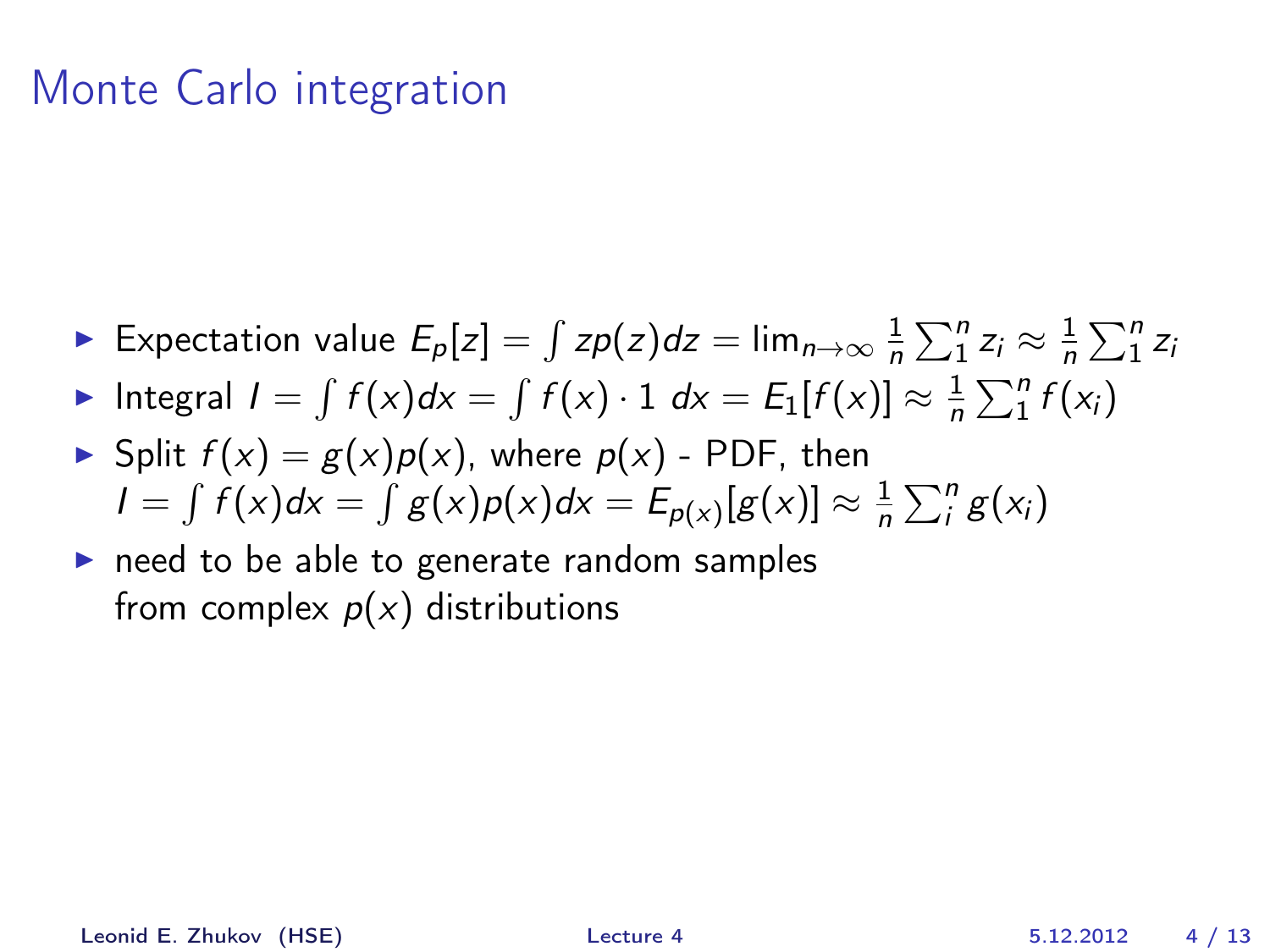# Metropolis-Hastings algorithm

- $\blacktriangleright$  1953/1970
- $\blacktriangleright$  Idea: construct Markov Chain (transition matrix P) with  $\pi(x) = p(x)$  stationary distribution  $\pi = \pi P$
- In Run the chain, generate random samples  $x_0, x_1, x_2...$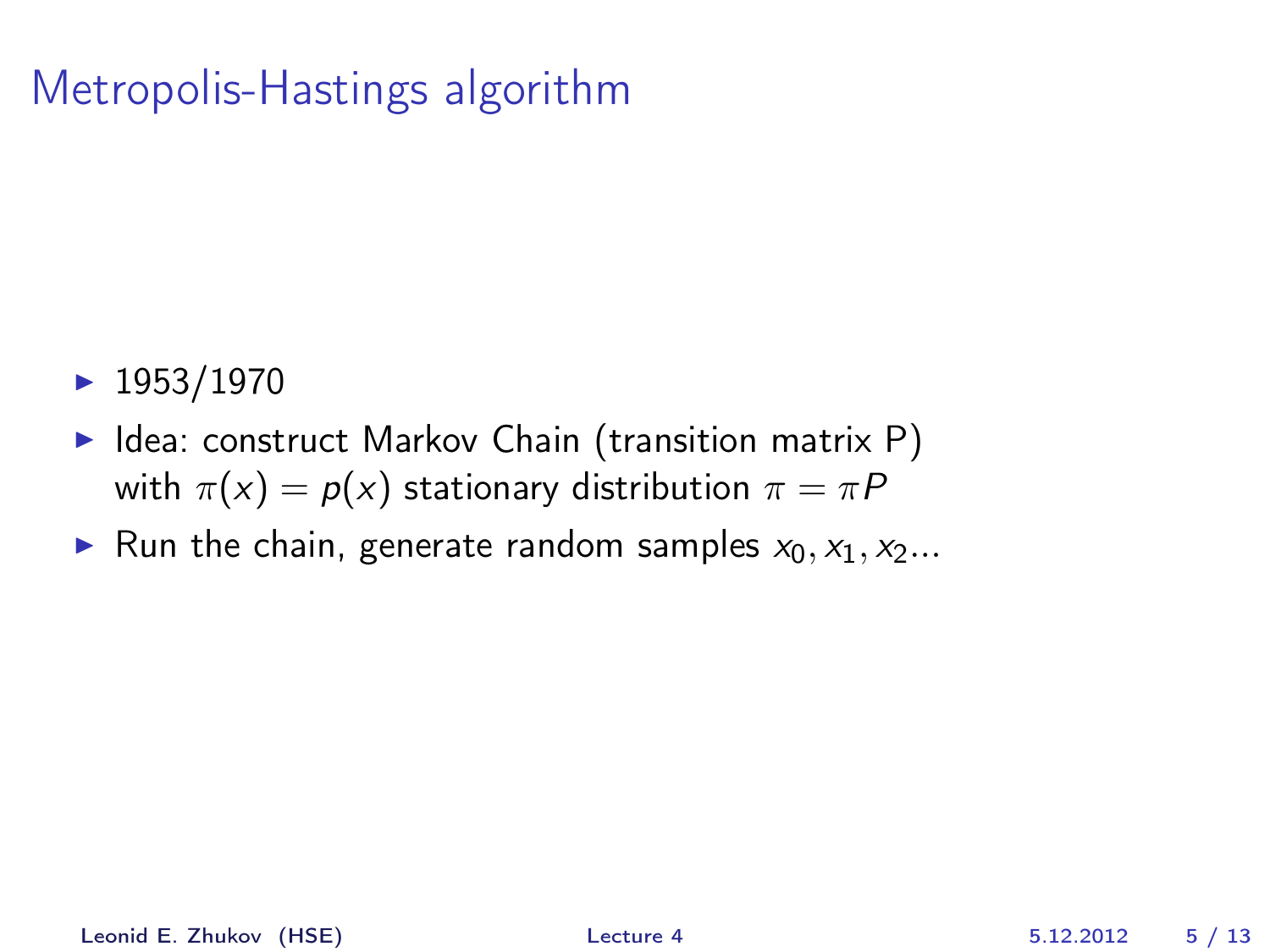## Detailed balance

Ergodic Markov Chain Sufficient condition for  $\pi$  to be stationary distribution

- $\blacktriangleright$  reversibility condition
- $\blacktriangleright \pi_i P_{ii} = \pi_i P_{ii}$
- $\blacktriangleright \sum_i \pi_i P_{ij} = \sum_i \pi_j P_{ji} = \pi_j \sum_i P_{ji} = \pi_j$
- $\blacktriangleright \pi P = \pi$  stationary distribution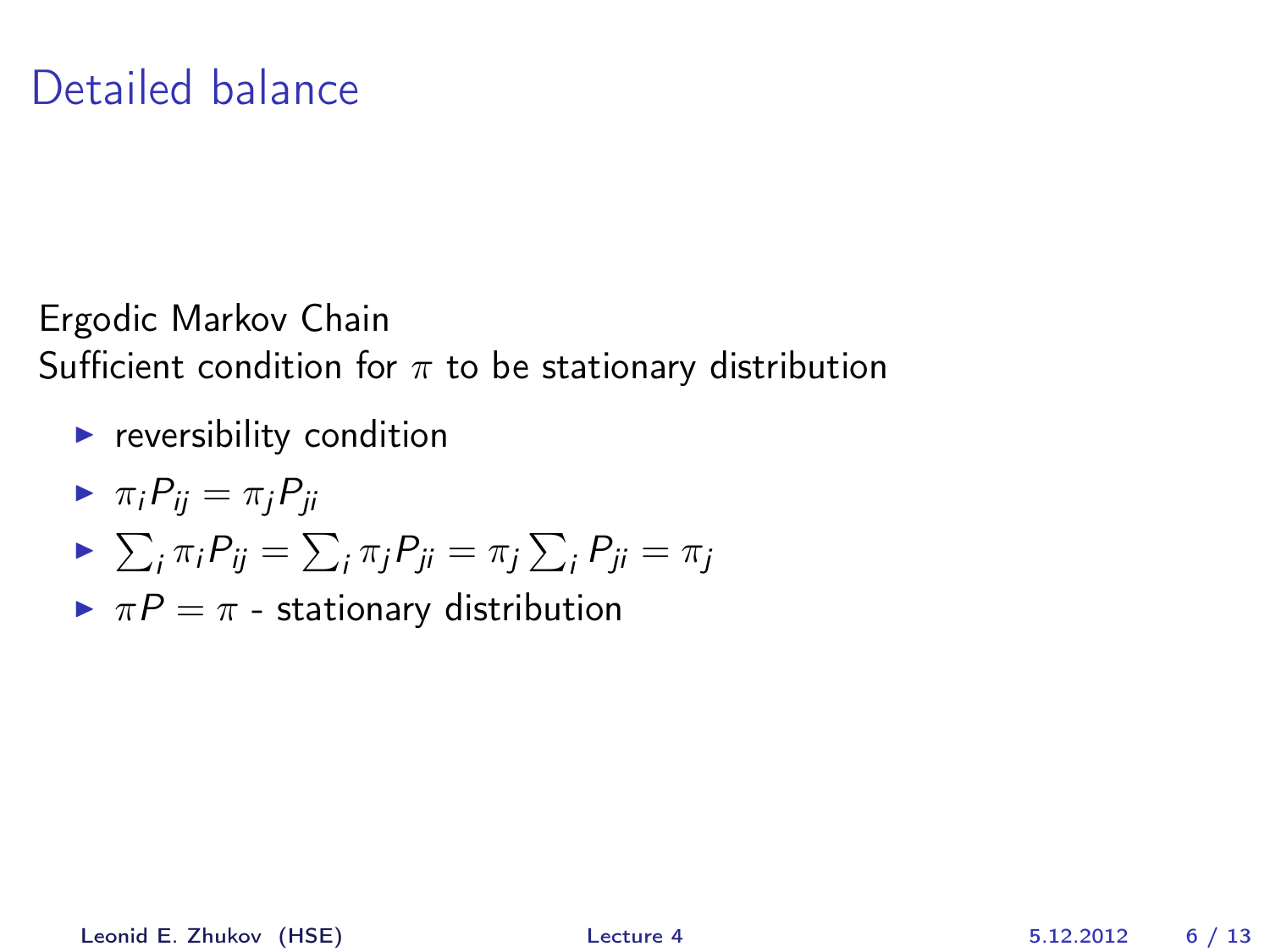# Continuous time and space Markov chains

#### DTDS

 $\blacktriangleright$   $p_i(n)$ 

$$
\blacktriangleright P_{ij}
$$

$$
\blacktriangleright \sum_j P_{ij} = 1
$$

 $\blacktriangleright$   $p_j(n+1) = \sum_i P_{ij} p_i(n)$ 

$$
\blacktriangleright \pi_j = \sum_i P_{ij} \pi_i
$$

$$
\blacktriangleright \ \pi_i P_{ij} = \pi_j P_{ji}
$$

#### **CTCS**

- $\blacktriangleright$  x(t)
- $\blacktriangleright$  Q(x, y)
- $\blacktriangleright$   $\int Q(x, y) dy = 1$
- $\blacktriangleright$   $p_{t+1}(x) = \int Q(x, y)p_t(y)dy$

$$
\blacktriangleright \pi(x) = \int Q(x, y) \pi(y) dy
$$

$$
\blacktriangleright \pi(x)Q(x,y)=\pi(y)Q(y,x)
$$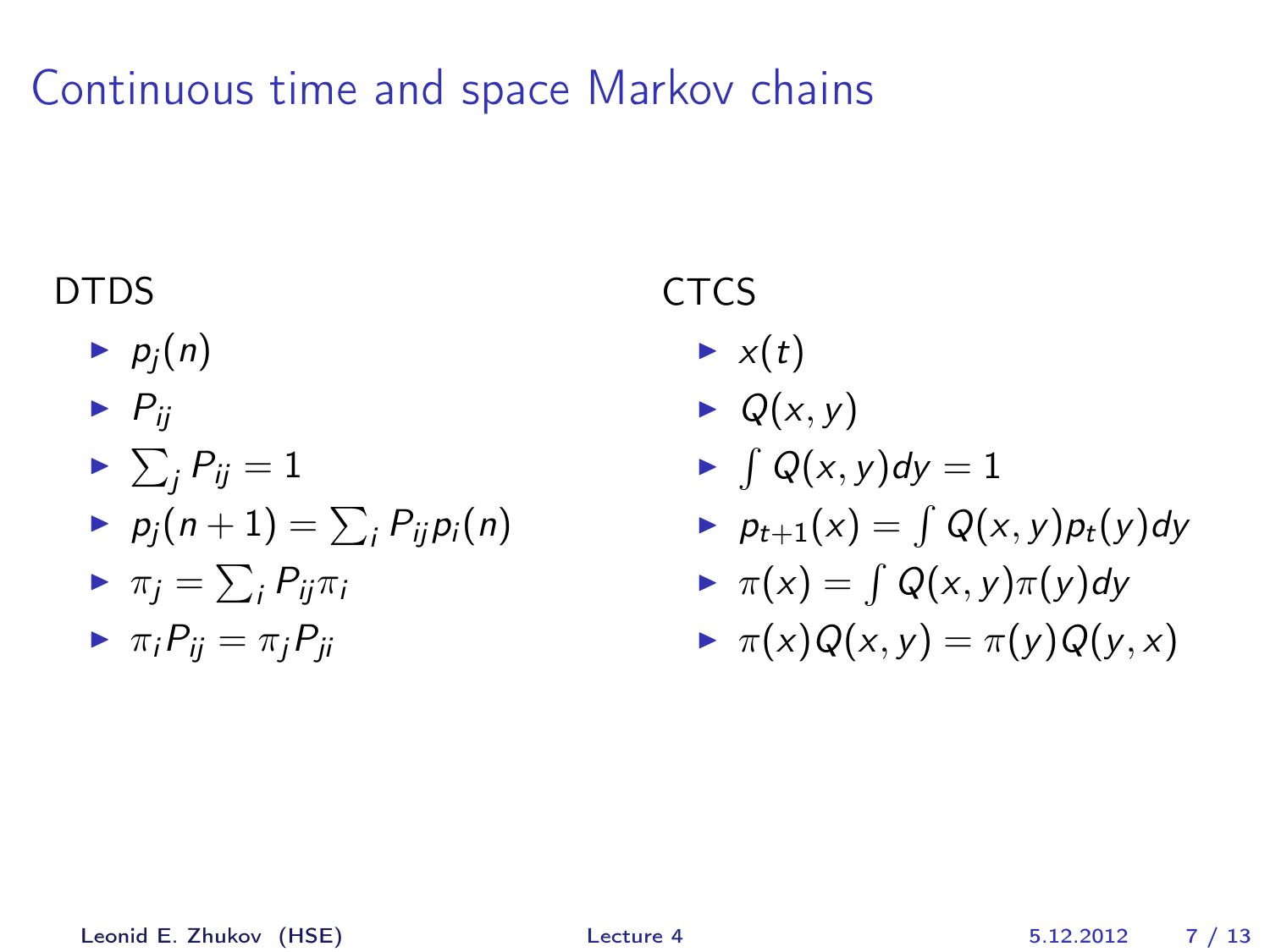#### Transition matrix construction

Need to find  $P(x, y)$  such that  $\pi(x)P(x, y) = \pi(y)P(y, x)$ Let Q some "candidate"desity for MC.

1. if 
$$
\pi(x)Q(x, y) = \pi(y)Q(y, x)
$$
, done  $P \equiv Q$ 

2. if 
$$
\pi(x)Q(x, y) > \pi(y)Q(y, x)
$$
, let  $P(x, y) = \alpha(x, y)Q(x, y)$   
\nwhere  $0 \le \alpha(x, y) \le 1$   
\n $\alpha(x, y)$  - probability of a "forward move"  
\n $\alpha(y, x)$  - probability of "reverse move";choose  $\alpha(y, x) = 1$   
\nThen  $\pi(x)P(x, y) = \pi(x)\alpha(x, y)Q(x, y) =$   
\n $= \pi(y)\alpha(y, x) Q(y, x) = \pi(y)Q(y, x)$   
\n $\alpha(x, y) = \frac{\pi(y)Q(y, x)}{\pi(x)Q(x, y)}$ 

3. if  $\pi(x)Q(x, y) < \pi(y)Q(y, x)$ , let  $P(y, x) = \alpha(y, x)Q(y, x)$ ,

Leonid E. Zhukov (HSE) [Lecture 4](#page-0-0) 5.12.2012 8 / 13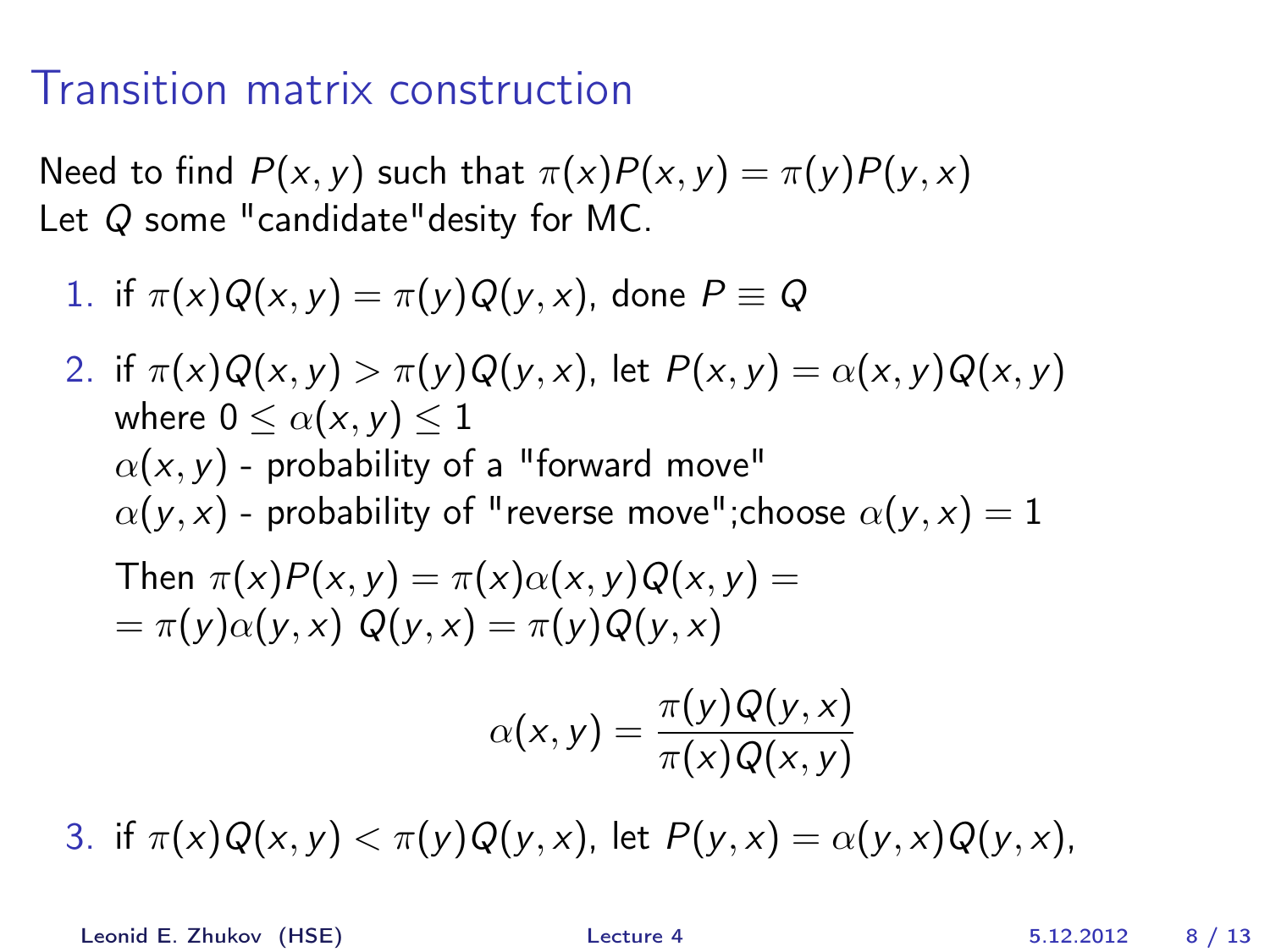## Transition matrix construction

Metropolis-Hastings:

$$
\alpha(x, y) = \min\left[\frac{\pi(y)Q(y, x)}{\pi(x)Q(x, y)}, 1\right]
$$

Metropolis (symmetric  $Q(x, y) = Q(y, x)$ )

$$
\alpha(x, y) = \min\left[\frac{\pi(y)}{\pi(x)}, 1\right]
$$

if  $\pi(y) < \pi(x)$ , move  $x \to y$  with probability  $\pi(y)/\pi(x)$ if  $\pi(y) > \pi(x)$ , move  $x \to y$  with probability 1

Leonid E. Zhukov (HSE) [Lecture 4](#page-0-0) 5.12.2012 9 / 13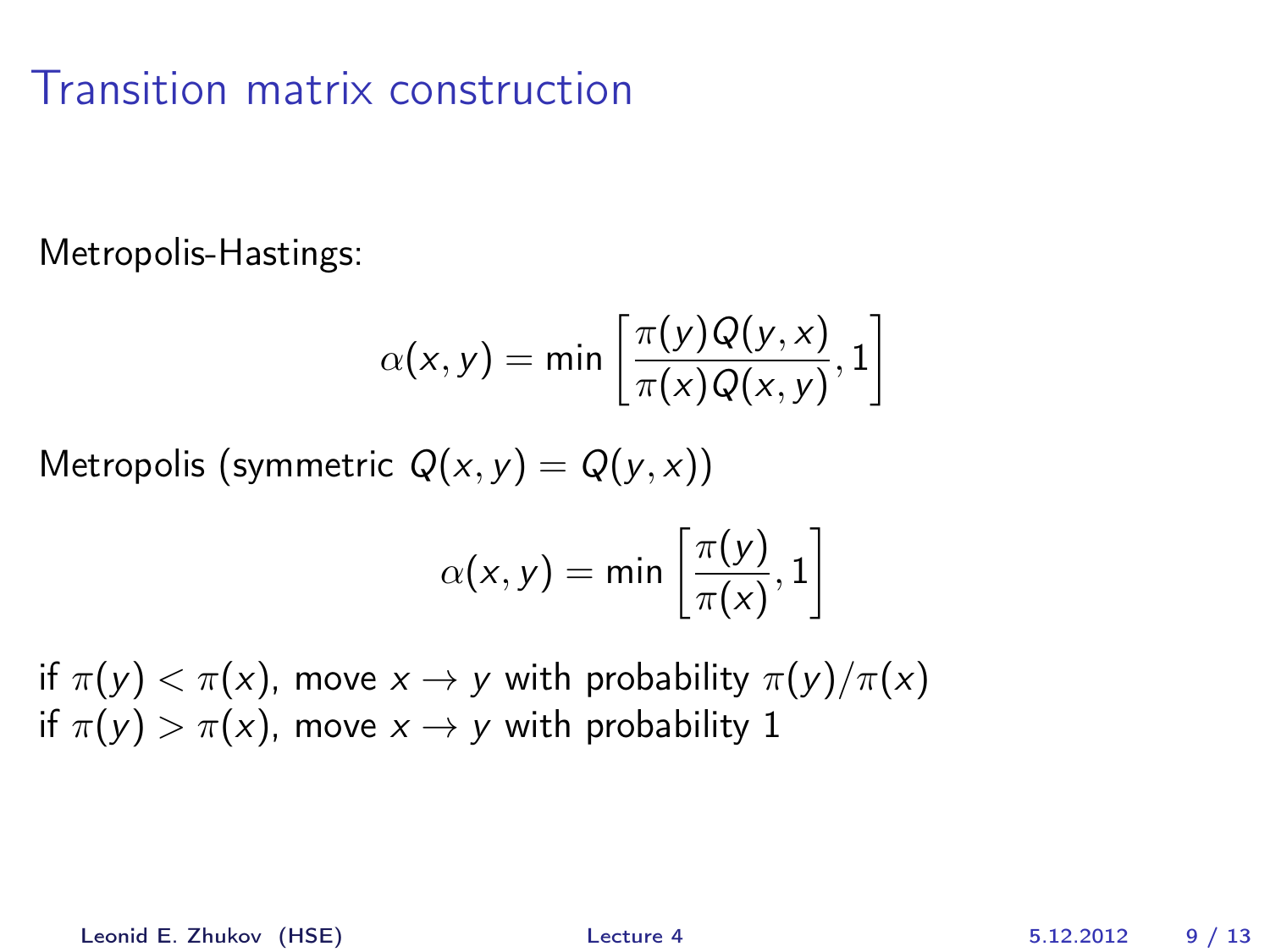## Metropolis-Hastings algoritm

Task: compute N random samples from provability distribution  $P(x)$ Select initial  $Q(x, y)$ 

- 1. select initial value  $x_0$ , set  $n = 0$
- 2. generate "canditate"random point  $x^* \leftarrow Q(x_n, x^*)$

3. calculate 
$$
\alpha(x_n, x^*) = \frac{P(x^*)Q(x^*,x_n)}{P(x_n)Q(x_n,x^*)}
$$

- 4. generate uniform random  $u \leftarrow U(0, 1)$
- 5. if  $u \leq \alpha(x^*, x_n)$ , set  $x_{n+1} = x^*$ , else set  $x_{n+1} = x_n$
- 6.  $n = n + 1$
- 7. if  $n < N$  go to Step 2, else return  $\{x_0, x_1, ... x_N\}$

Leonid E. Zhukov (HSE) [Lecture 4](#page-0-0) 5.12.2012 10 / 13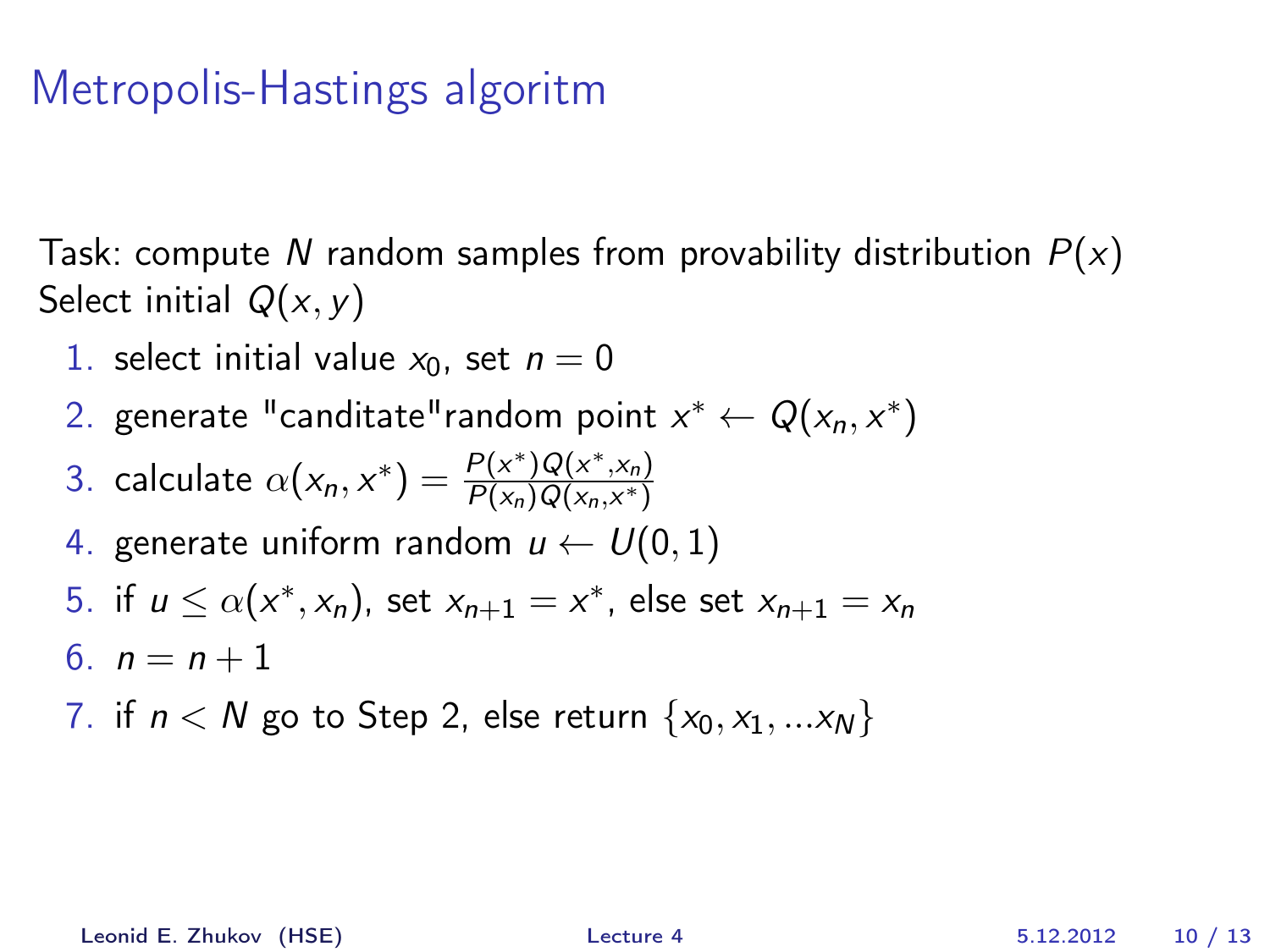# Selection of proposal Q

Proposal distribution  $Q(x, y)$ 

- $\triangleright$  Metropolis symmetric:  $Q(x, y) = Q(y, x) = f(y x)$ , f- Gaussian
- ► Random walk  $y = x + z$ ,  $z \sim \mathcal{N}(0, \sigma^2)$

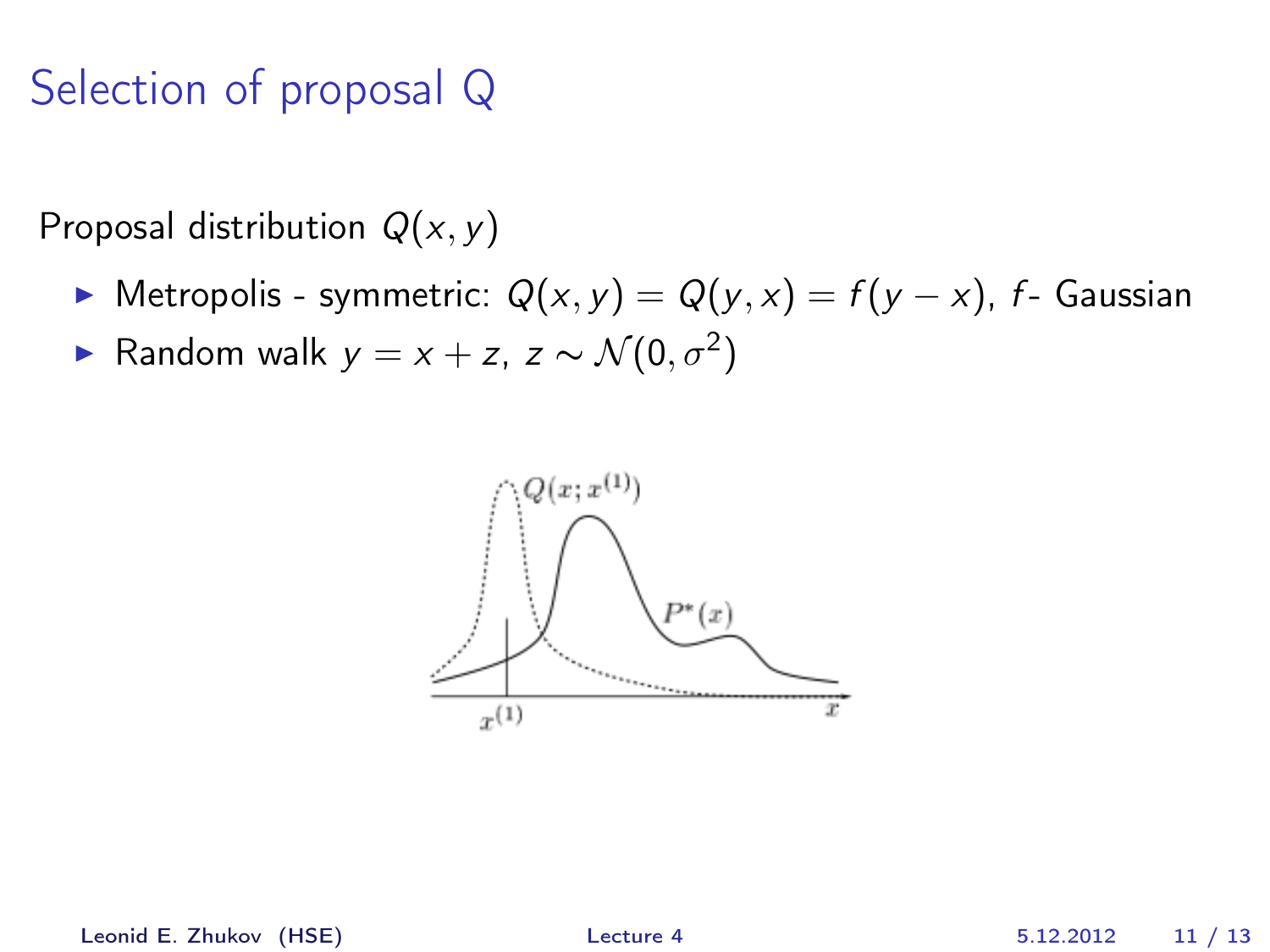# Sample traces poor mixing chain



well mixing chain



Leonid E. Zhukov (HSE) [Lecture 4](#page-0-0) 5.12.2012 12 / 13